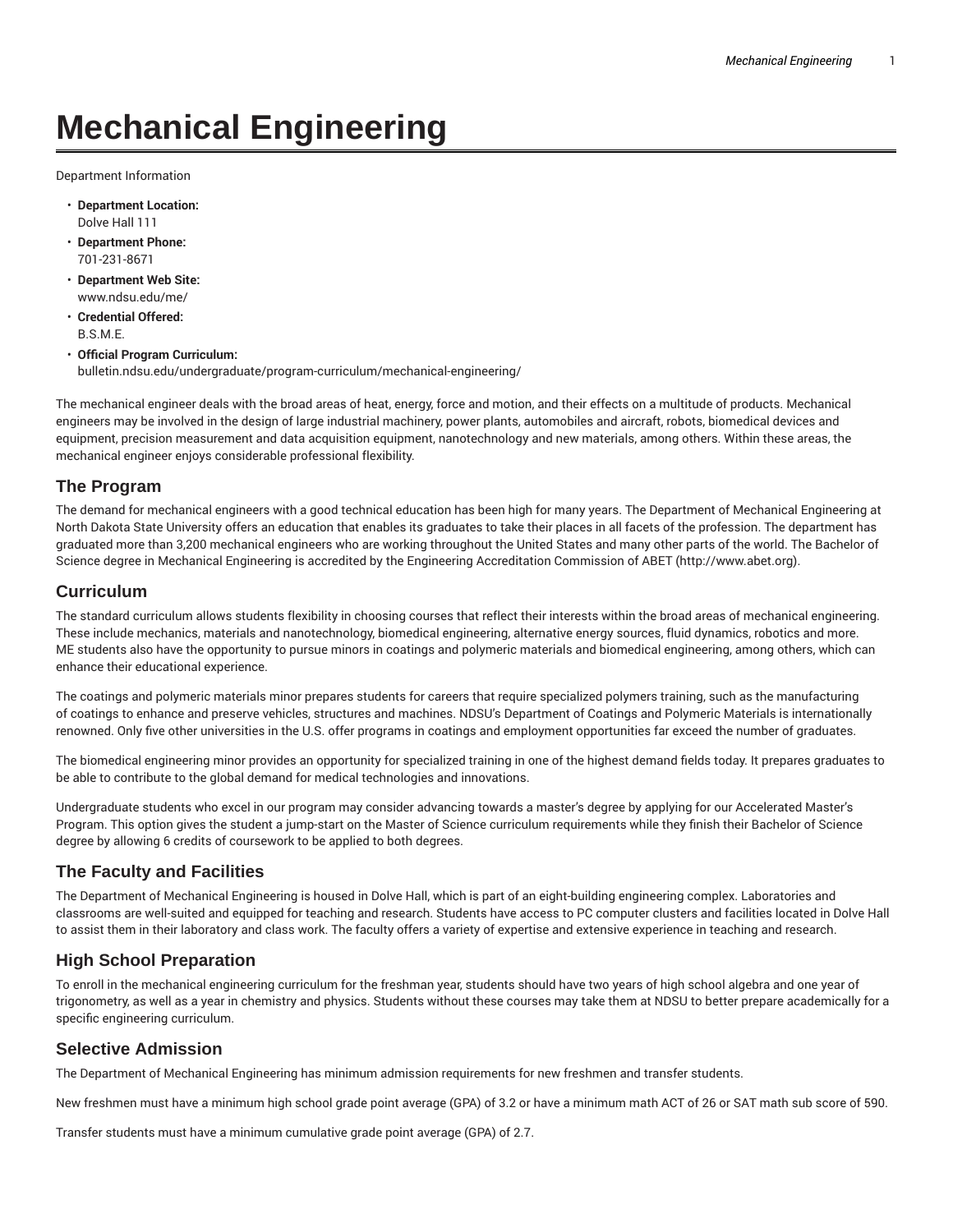All new students who meet mechanical engineering admission requirements are initially admitted to the basic program in mechanical engineering. After completing 50 credits of specified courses with a minimum GPA of 2.5, minimum engineering GPA of 2.7 and no grade below a C, students are eligible for admission to the professional program. The engineering GPA is calculated based on specific core engineering courses.

Students who do not meet the minimum admission criteria will be placed in mechanical engineering under the advisement of a general engineering advisor until minimum admission criteria have been met.

### **Career Opportunities**

Recent graduates have found employment in companies throughout the United States. The average starting salary is approximately \$61,000. A sampling of companies hiring NDSU graduates includes: 3M, American Crystal Sugar, Angus Palm, Applied Engineering, Arctic Cat Inc., Black and Veatch, Bobcat, Boeing, Cargill, Caterpillar, Daktronics, Horsch Anderson, Integrity Windows, John Deere, Montana Dakota Utilities, Parker-Hannifin, Puget Sound Naval Shipyard and Xcel Energy.

## **Cooperative Education Program**

Students in mechanical engineering are encouraged to participate in the Cooperative Education Program at NDSU. It consists of one or more fourmonth sessions of work experience after completion of the sophomore year. This optional industry experience provides students with hands-on opportunities not available in the classroom, and makes students more marketable to employers after graduation. Students who register for co-op credits and successfully complete the program may apply those credits towards graduation as technical elective coursework.

## **Plan of Study**

Please note this is a sample plan of study and not an official curriculum. Actual student schedules for each semester will vary depending on start year, education goals, applicable transfer credit, and course availability. Students are encouraged to work with their academic advisor on a regular basis to review degree progress and customize an individual plan of study.

| Freshman                                                      |                       |                           |
|---------------------------------------------------------------|-----------------------|---------------------------|
| Fall                                                          | <b>Credits Spring</b> | <b>Credits</b>            |
| <b>MATH 165</b>                                               | 4 MATH 166            | 4                         |
| <b>ENGL 110</b>                                               | 4 ENGL 120            | $\ensuremath{\mathsf{3}}$ |
| <b>CHEM 121</b>                                               | 3 CHEM 122            | 3                         |
| Humanities and Fine Arts and<br>Cultural Diversity Gen Ed     | 3 ME 212              | $\sqrt{3}$                |
| Social & Behavioral Science and<br>Global Perspectives Gen Ed | 3 ME 221              | 3                         |
|                                                               | Wellness Gen Ed       | $\sqrt{2}$                |
|                                                               | 17                    | 18                        |
| Sophomore                                                     |                       |                           |
| Fall                                                          | <b>Credits Spring</b> | <b>Credits</b>            |
| <b>MATH 129</b>                                               | 3 MATH 266            | 3                         |
| <b>MATH 259</b>                                               | 3 COMM 110            | $\sqrt{3}$                |
| <b>IME 330</b>                                                | 3 PHYS 252<br>& 252L  | 5                         |
| <b>ME 222</b>                                                 | 3 ME 213              | $\ensuremath{\mathsf{3}}$ |
| ME 223                                                        | 3 ME 351              | 3                         |
| Humanities & Fine Arts Gen Ed                                 | 3                     |                           |
|                                                               | 18                    | 17                        |
| <b>Junior</b>                                                 |                       |                           |
| Fall                                                          | <b>Credits Spring</b> | <b>Credits</b>            |
| <b>ECE 301</b>                                                | 3 ECE 303             | 3                         |
| <b>ENGL 321</b>                                               | 3 ECE 306             | $\mathbf{1}$              |
| ME 331                                                        | 4 ENGR 402            | $\mathbf{1}$              |
| ME 352                                                        | 3 ME 361              | $\mathbf{1}$              |
| <b>Technical Elective</b>                                     | 3 ME 442              | 3                         |